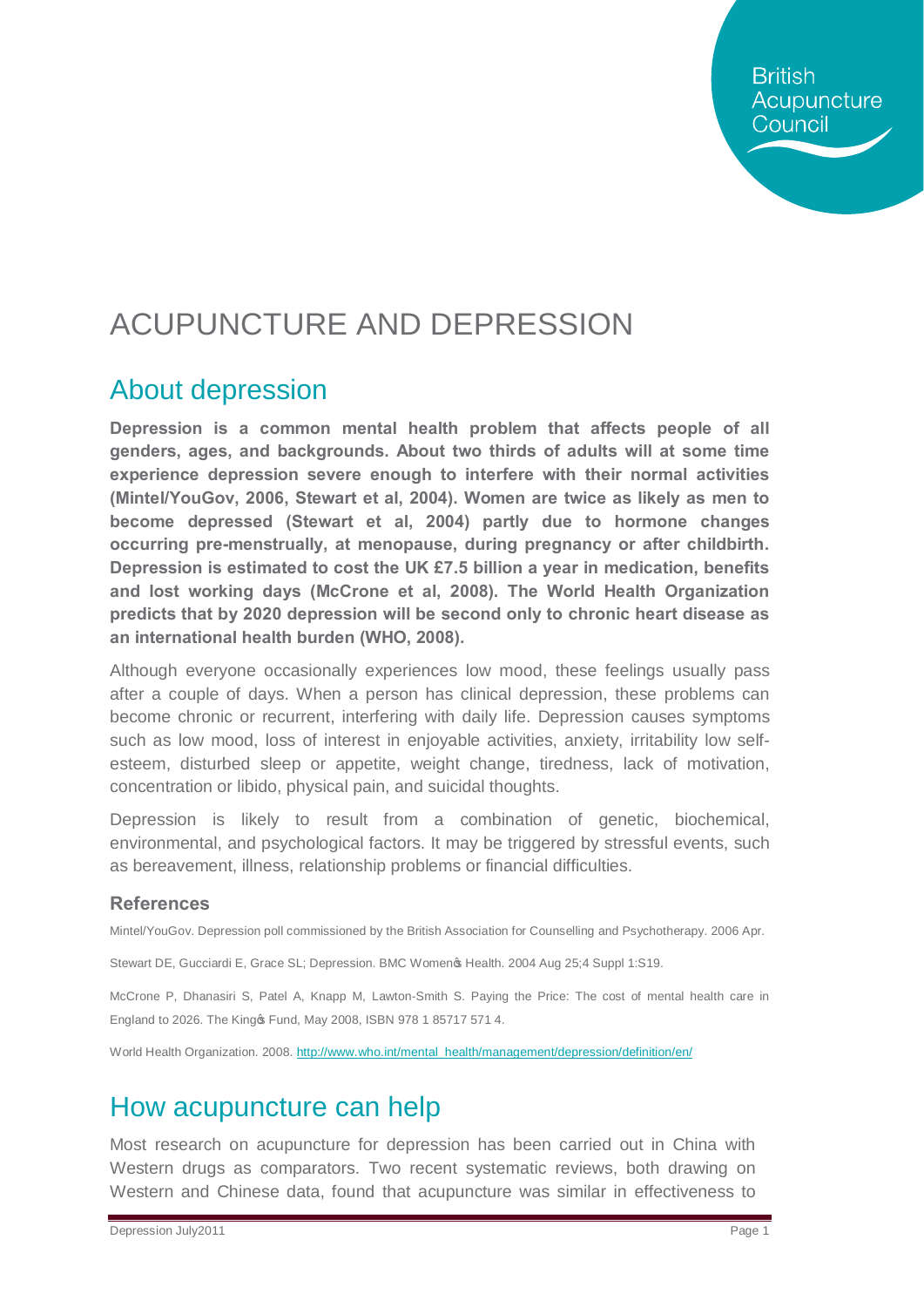anti-depressant medication and not significantly better than sham acupuncture or waiting list controls. However, they reached very different conclusions, one recommending acupuncture (Zhang 2010) and one stating that the evidence was insufficient (Smith 2010). Major issues to consider in respect of the research evidence are a) how trustworthy are Chinese studies (Ernst 2010), b) how valid are sham controlled trials (Schroer 2010), and c) how relevant to normal practice is the acupuncture provided in trials (Schroer 2010). Notions about acupuncture oplacebo properties (Ernst 2010) can only be speculative, and with little relevance to decisions about patient benefit. Given that acupuncture appears to be at least as effective as existing conventional drugs, without their level of side effects, it should be considered as one of the therapeutic options, alongside the existing repertoire. Two specific situations, during pregnancy (Manber 2010) and post-stroke (Zhang 2010; Smith 2010), seem to be particularly favourable for incorporating acupuncture treatment. (See table overleaf)

In general, acupuncture is believed to stimulate the nervous system and cause the release of neurochemical messenger molecules. The resulting biochemical changes influence the body's homeostatic mechanisms, thus promoting physical and emotional wellbeing.

Studies indicate that acupuncture can have a specific positive effect on depression by altering the braings mood chemistry, increasing production of serotonin (Sprott 1998) and endorphins (Wang 2010). Acupuncture may also benefit depression by acting through other neurochemical pathways, including those involving dopamine (Scott 1997), noradrenaline (Han 1986), cortisol (Han 2004) and neuropeptide Y (Pohl 2002).

Stimulation of certain acupuncture points has been shown to affect areas of the brain that are known to reduce sensitivity to pain and stress, as well as promoting relaxation and deactivating the analyticalgbrain which is responsible for anxiety and worry (Hui 2010). Stress-induced changes in behaviour and biochemistry may be reversed (Kim 2009).

Some of the most recent research suggests that depression is associated with dysfunction in the way that parts of the resting brain interact with each other (Broyd 2008); acupuncture has been shown to be capable of changing the 'default mode networkg (Dhond 2007), but the effect goes beyond that of expectation/placebo (Hui 2010).

Acupuncture can be safely combined with conventional medical treatments such as anti-depressants, helping to reduce their side effects and enhance their beneficial effects (Zhang 2007).

Acupuncture treatment can also help resolve physical ailments such as chronic pain (Zhao 2008), which may be a contributing cause of depression. In addition to offering acupuncture and related therapies, acupuncturists will often make suggestions as to dietary and other lifestyle changes that may be helpful in overcoming depression. Finally, people struggling to cope with depression usually find that coming to see a supportive therapist on a regular basis is helpful in itself.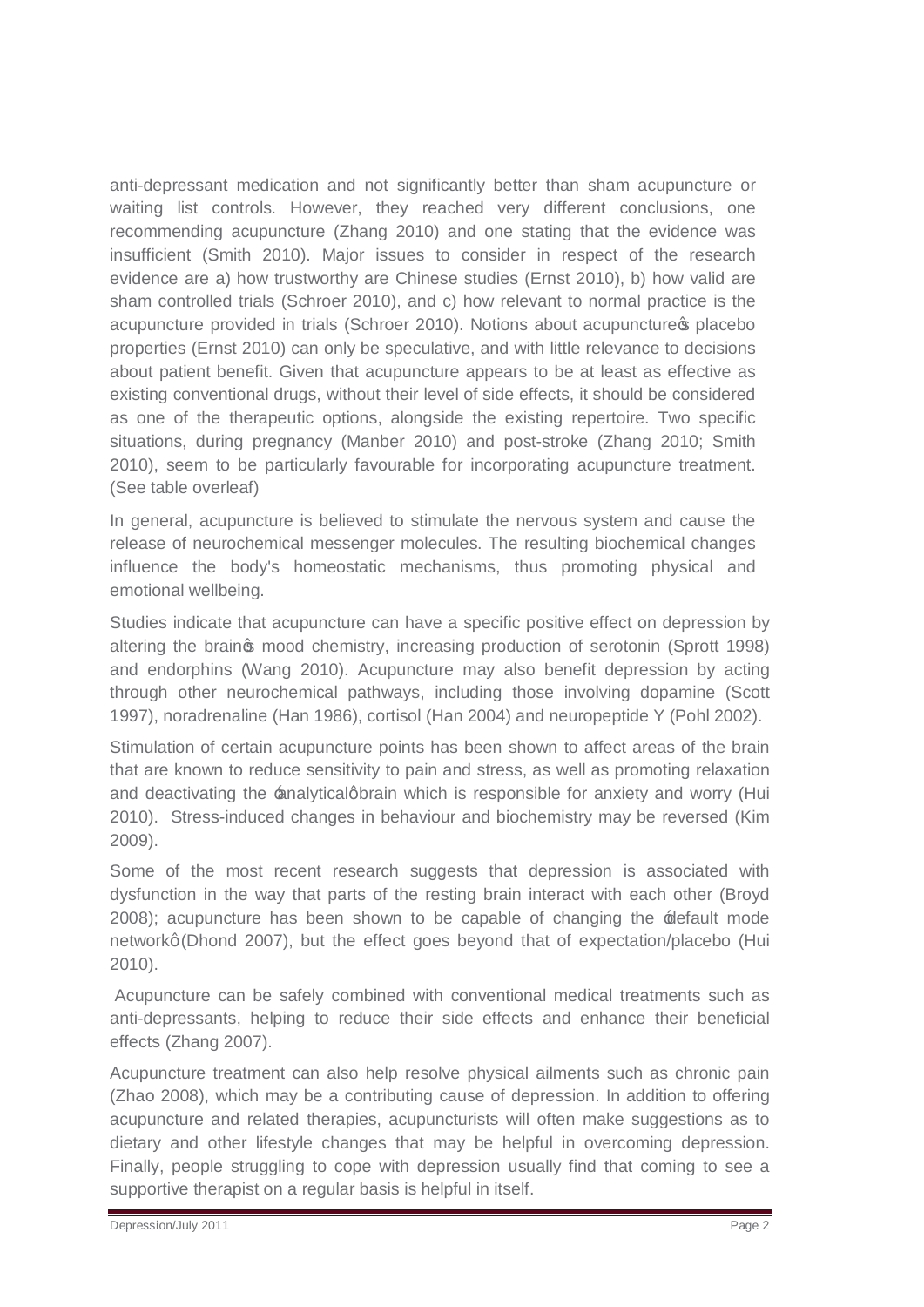## About traditional acupuncture

Acupuncture is a tried and tested system of traditional medicine, which has been used in China and other eastern cultures for thousands of years to restore, promote and maintain good health. Its benefits are now widely acknowledged all over the world and in the past decade traditional acupuncture has begun to feature more prominently in mainstream healthcare in the UK.

Traditional acupuncture takes a holistic approach to health and regards illness as a sign that the body is out of balance. The exact pattern and degree of imbalance is unique to each individual. The traditional acupuncturisto skill lies in identifying the precise nature of the underlying disharmony and selecting the most effective treatment.

The World Health Organisation (WHO) recognises that acupuncture can help resolve specific symptoms or conditions. Traditional acupuncture can also be used as a preventive measure to strengthen the constitution and promote general wellbeing

### About the British Acupuncture Council

With over 3000 members, the British Acupuncture Council (BAcC) is the UK<sup>®</sup> largest professional body for traditional acupuncturists. Membership of the BAcC guarantees excellence in training, safe practice and professional conduct. To find a qualified traditional acupuncturist, contact the BAcC on 020 8735 0400 or visit [www.acupuncture.org.uk](http://www.acupuncture.org.uk/)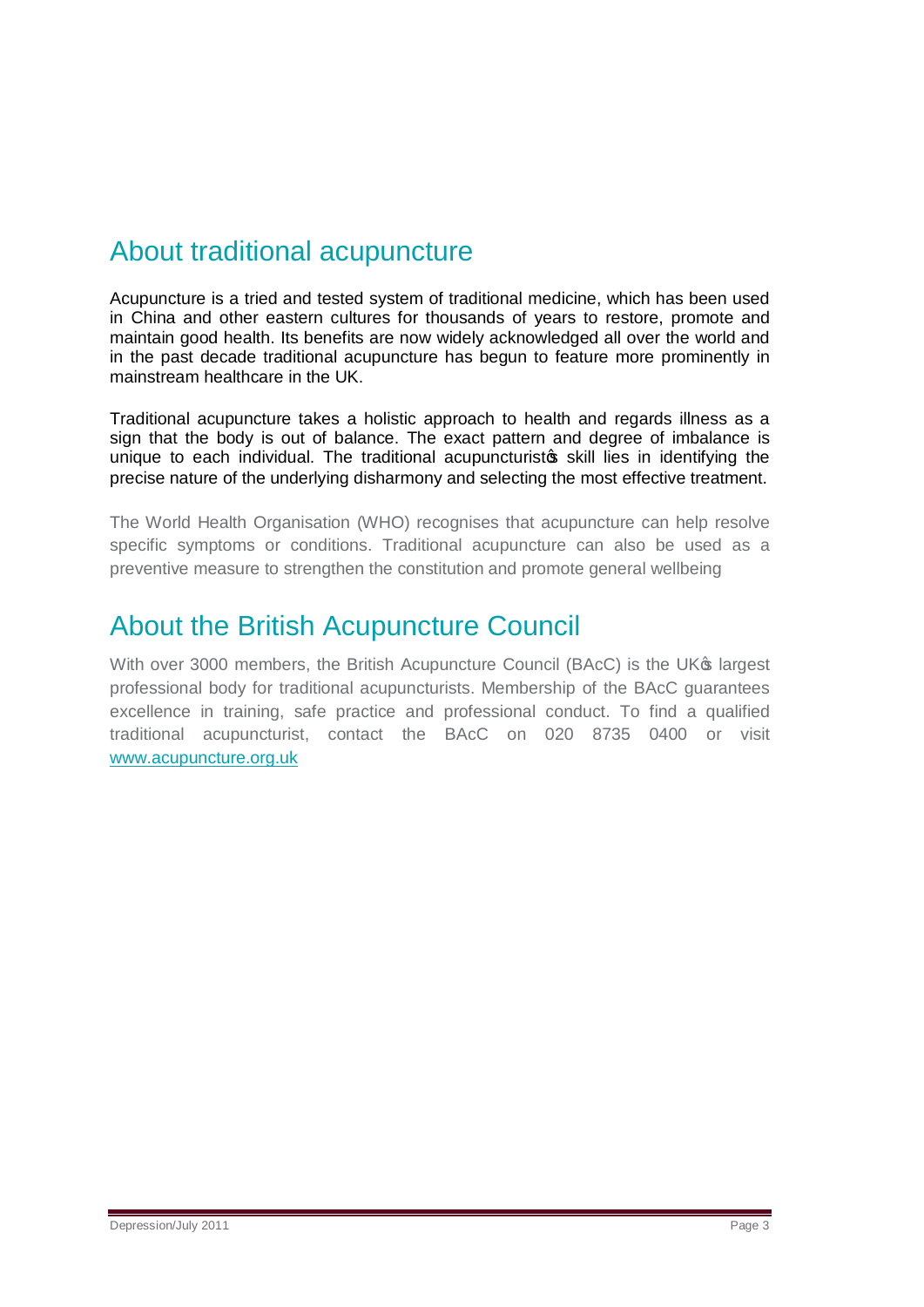# ACUPUNCTURE AND DEPRESSION

## The evidence

| <b>Research</b>                                                                                                                                                                                                              | <b>Conclusion</b>                                                                                                                                                                                                                                                                                                                                                                                                                                                                                                                                                                                                                                                                                                                                                                                                                                                                                         |
|------------------------------------------------------------------------------------------------------------------------------------------------------------------------------------------------------------------------------|-----------------------------------------------------------------------------------------------------------------------------------------------------------------------------------------------------------------------------------------------------------------------------------------------------------------------------------------------------------------------------------------------------------------------------------------------------------------------------------------------------------------------------------------------------------------------------------------------------------------------------------------------------------------------------------------------------------------------------------------------------------------------------------------------------------------------------------------------------------------------------------------------------------|
| <b>Reviews</b>                                                                                                                                                                                                               |                                                                                                                                                                                                                                                                                                                                                                                                                                                                                                                                                                                                                                                                                                                                                                                                                                                                                                           |
| MS.<br>Choi<br>Е.<br>Lee<br>Ernst<br>Acupuncture<br>for<br>7. [Epub ahead of print]                                                                                                                                          | TY A critical evaluation of eight systematic reviews (71 primary studies)<br><b>Depression?</b> A Five had positive conclusions (all from China) and three did not<br>Systematic Review of Systematic Given the perceived unreliability of Chinese studies they concluded<br>Reviews. Eval Health Prof. 2010 Dec that the effectiveness of acupuncture for depression remains<br>unproven and that it may act largely as a placebo                                                                                                                                                                                                                                                                                                                                                                                                                                                                        |
| Schroer S, Adamson J. Acupuncture<br>for Depression: A Critique of the<br>Evidence Base. CNS Neurosci Ther.<br>2010 Nov 21 [Epub ahead of print]                                                                             | This review identified a number of limitations in existing studies of<br>acupuncture for depression. (i) Patients: often no rationale for<br>patient<br>selection<br>procedures.<br>Concerns<br>about<br>the<br>generalisability of study populations. (ii) Intervention: poor<br>quality acupuncture, not generalisable to routine clinical practice<br>(iii) Comparisons: concerns about therapeutically inappropriate<br>sham acupuncture. (iv) Outcomes: short-term, narrow range.<br>Other methods may be better suited to evaluating acupuncture<br>care. Uncertainty remains about the value of acupuncture care.<br>as routinely practiced in the West, and this has not been<br>resolved by trials to date.                                                                                                                                                                                      |
| Zhang Z.-J et al. The effectiveness<br>and safety of acupuncture therapy in<br>disorders:<br>depressive<br>Systematic<br>review and meta-analysis. Journal of<br>Affective Disorders. 2010;124 (1-2)<br>$(pp 9-21)$          | Systematic review with meta-analysis of acupuncture for various<br>depressive conditions, particularly major depressive disorder<br>(MDD) and post-stroke depression (PSD). Twenty higher quality<br>RCTs of MDD ( $n = 1998$ ) and 15 of PSD ( $n = 1680$ ) were<br>included. The efficacy of acupuncture alone for MDD was<br>comparable to antidepressants, but not different from sham<br>acupuncture. Acupuncture plus antidepressants did not yield<br>better outcomes than antidepressants alone. For PSD,<br>acupuncture was superior to antidepressants and waitlist controls<br>in both response and symptom severity. Acupuncture-related<br>significantly<br>adverse<br>events<br>were<br>lower<br>than<br>with<br>antidepressants. Conclusions: Acupuncture therapy is safe and<br>effective in treating MDD and PSD and could be considered an<br>alternative option for the two disorders. |
| CD004046), 2010.                                                                                                                                                                                                             | Smith C.A. et al. Acupuncture for 30 randomised trials (2,812 participants) from Western and<br>depression. Cochrane database of Chinese databases were meta-analysed. Acupuncture showed no<br>systematic reviews (Online). (1) (pp consistent benefit over a wait list or sham acupuncture control.<br>Most trials compared acupuncture with medication and found no<br>effect between groups; two showed an additive benefit over and<br>above drugs alone. For a subgroup with post-stroke depression<br>acupuncture was superior to SSRIs (RR 1.66, 95%Cl 1.03, 2.68.<br>Conclusion: there is insufficient evidence to recommend the use<br>of acupuncture for people with depression. The results are limited<br>by the high risk of bias in the majority of trials                                                                                                                                 |
| Wang H, Qi H, Wang BS, Cui YY,<br>Zhu L, Rong ZX, Chen HZ. Is<br>acupuncture<br>beneficial<br>in<br>depression: A meta-analysis of 8<br>randomized controlled trials? J<br>Affect Disord. 2008 Dec;111(2-<br>$3): 125 - 34.$ | Meta-analysis which looked at the most recent clinical studies of<br>acupuncture in the treatment of depression. It analysed the<br>pooled results of eight small randomized controlled trials,<br>comprising a total of 477 subjects and concluded; % acupuncture<br>was an effective treatment that could significantly reduce the<br>severity of disease in the patients with depression+                                                                                                                                                                                                                                                                                                                                                                                                                                                                                                              |
| Leo RJ, Ligot JS Jr. A systematic                                                                                                                                                                                            | Systematic review and meta analysis of acupuncture as a                                                                                                                                                                                                                                                                                                                                                                                                                                                                                                                                                                                                                                                                                                                                                                                                                                                   |

Depression/July 2011 Page 4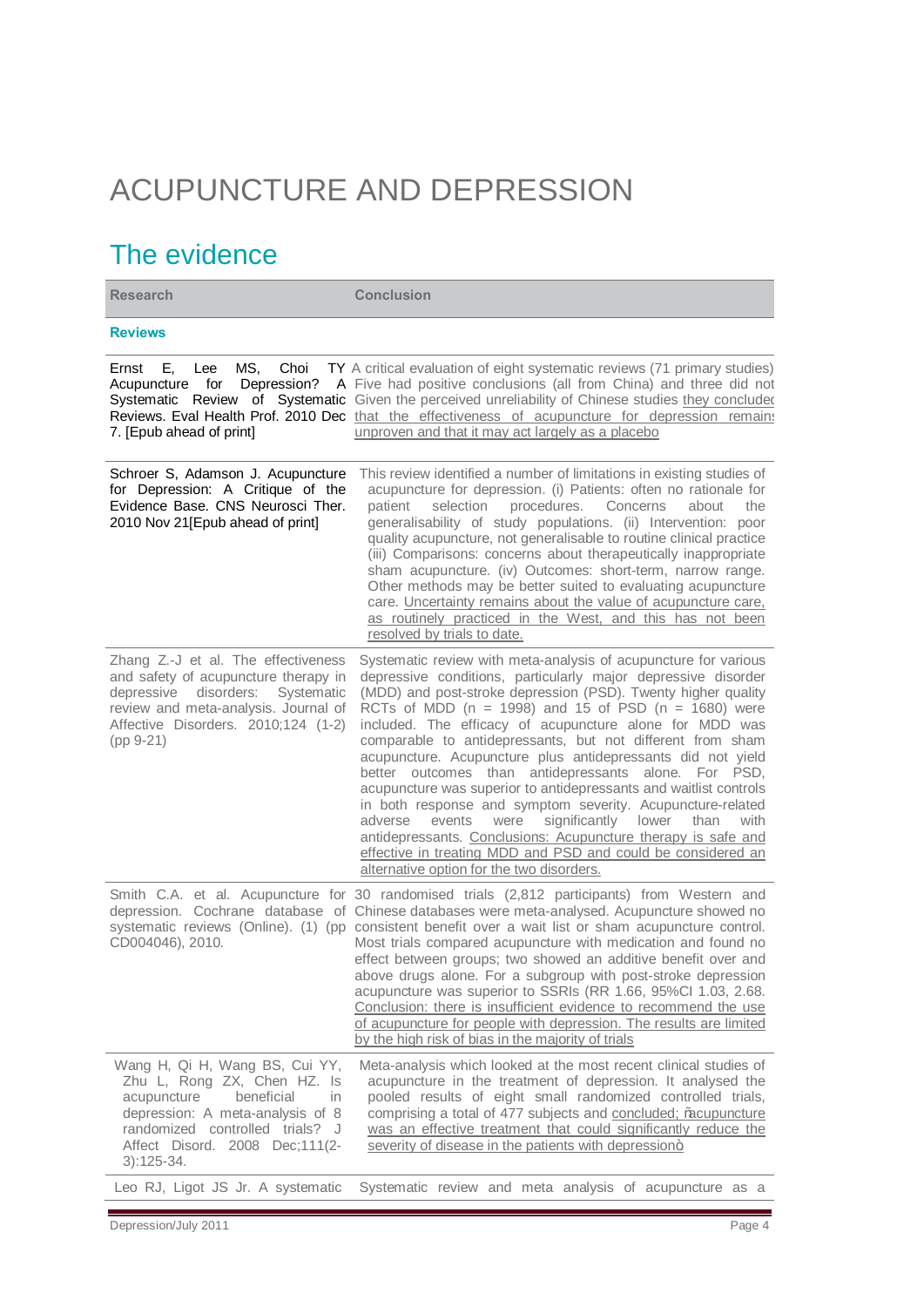| review of randomized controlled<br>trials of<br>acupuncture in the<br>treatment of depression. J Affect<br>Disord. 2007 Jan; 97(1-3): 13-22.                                                                                                                              | treatment of depression, which analysed the pooled results of<br>small randomised controlled trials. Found that;<br>nine<br>% examplementure modalities were as effective as antidepressants<br>employed for treatment of depression+                                                                                                                                                                                                                                                                                                                                                                                                                                                                                                                                                                                                                                                                                                                                                                                                                                                                                                  |
|---------------------------------------------------------------------------------------------------------------------------------------------------------------------------------------------------------------------------------------------------------------------------|----------------------------------------------------------------------------------------------------------------------------------------------------------------------------------------------------------------------------------------------------------------------------------------------------------------------------------------------------------------------------------------------------------------------------------------------------------------------------------------------------------------------------------------------------------------------------------------------------------------------------------------------------------------------------------------------------------------------------------------------------------------------------------------------------------------------------------------------------------------------------------------------------------------------------------------------------------------------------------------------------------------------------------------------------------------------------------------------------------------------------------------|
| <b>Clinical studies</b>                                                                                                                                                                                                                                                   |                                                                                                                                                                                                                                                                                                                                                                                                                                                                                                                                                                                                                                                                                                                                                                                                                                                                                                                                                                                                                                                                                                                                        |
| depression during pregnancy: a<br>randomized<br>controlled<br>trial.<br>Obstetrics and Gynecology. 2010;<br>115(3):511-520.                                                                                                                                               | Manber R et al. Acupuncture for Randomized controlled study of acupuncture for depression during<br>pregnancy, involving 150 women. Eight weeks of acupuncture at<br>points specifically chosen to treat depression was significantly<br>more effective than either non-specific acupuncture or the<br>average of both control groups (the $2^{nd}$ was massage). The<br>response rates were 63% for specific acupuncture, 37.5% sham<br>acupuncture and 50% massage. They concluded that a short<br>acupuncture protocol demonstrated symptom reduction and a<br>response rate comparable to those of standard depression<br>treatments, and hence could be a viable treatment option.                                                                                                                                                                                                                                                                                                                                                                                                                                                |
| treatment<br>for<br>of<br>29(7):521-4                                                                                                                                                                                                                                     | Xie YC. Li YH. [Observation on One hundred and twenty cases were randomly divided into an<br>therapeutic effect of acupuncture at acupuncture group and a western medicine group (oral Fluoxetine,<br>Zhongwan (CV 12) and Si-guan 20 mg per day). Treatments lasted for 8 weeks and the main<br>points combined with reinforcing- outcomes were the Hamilton Depression Scale (HAMD) and the<br>reducing manipulation of respiration Treatment Emergent Symptom Scale (TESS) for adverse effects.<br>depression]. Response rates were 95% for acupuncture and 92% for<br>[Chinese] Zhongguo Zhenjiu.2009; medication (no significant difference between them). Likewise<br>HAMD scores improved substantially but similarly for both. There<br>was a significant difference between two groups in TESS score (P<br>< 0.01): almost no adverse reaction with acupuncture but nausea,<br>anorexia, diarrhoea and other symptoms with medication. They<br>concluded that acupuncture can significantly improve symptoms of<br>depression patients with a similar therapeutic effect to Fluoxetine,<br>but without the adverse reactions. |
| Fu WB, Fan L, Zhu XP, He Q, Wang<br>L, Zhuang LX, Liu YS, Tang CZ, Li<br>YW, Meng CR, Zhang HL, Yan J.<br>Acupuncture for treatment of<br>depressive neurosis: a multi-center<br>randomized<br>controlled<br>study.<br>2008<br>Zhongguo<br>Zhen<br>Jiu.<br>Jan;28(1):3-6. | Multi-centre randomized controlled study of acupuncture for<br>depression, involving 440 cases. Found the therapeutic effect of<br>acupuncture on depression to be similar to or better than that of<br>Prozac, with fewer side effects.                                                                                                                                                                                                                                                                                                                                                                                                                                                                                                                                                                                                                                                                                                                                                                                                                                                                                               |
| Zhang GJ, Shi ZY, Liu S, Gong SH,<br>Liu JQ, Liu JS. Clinical observation<br>on treatment of depression by<br>electro-acupuncture combined with<br>Paroxetine. Chin J Integr Med.<br>2007 Sep; 13(3): 228-30.                                                             | Randomized controlled trial involving 42 patients. Found that<br>acupuncture combined with anti-depressant medication was<br>more effective in treating depression than anti-depressants<br>alone. Patients on the combined treatment also improved more<br>quickly and experienced fewer side effects than those who only<br>took medication.                                                                                                                                                                                                                                                                                                                                                                                                                                                                                                                                                                                                                                                                                                                                                                                         |
| Allen JJ et al. Acupuncture for<br>depression: a randomized controlled<br>trial.<br>J<br>Clin<br>Psychiatry.<br>2006<br>Nov;67(11):1665-73.                                                                                                                               | Randomized controlled trial of acupuncture for major depression<br>in 151 women. Eight weeks of depression-specific acupuncture<br>led to a significantly greater reduction in depression than being<br>on a waiting list but it was not superior to non-specific<br>acupuncture. Concluded that the results do not support the<br>efficacy of acupuncture as a monotherapy, though the manner<br>of delivering blinded specific and non-specific acupuncture may<br>limit the generalisability of the trial.                                                                                                                                                                                                                                                                                                                                                                                                                                                                                                                                                                                                                          |
| Röschke J, Wolf C, Müller MJ,<br>Wagner P, Mann K, Grözinger M,<br>Bech S. The benefit from whole<br>body<br>acupuncture<br>major<br>in<br>depression. J Affect Disord. 2000<br>Jan-Mar; 57(1-3): 73-81.                                                                  | Randomized controlled study of acupuncture used in conjunction<br>with antidepressants to treat depression, involving 70 patients.<br>Concluded that acupuncture plus antidepressants improved the<br>course of depression more than medication alone.                                                                                                                                                                                                                                                                                                                                                                                                                                                                                                                                                                                                                                                                                                                                                                                                                                                                                 |
| Eich H, Agelink MW, Lehmann E,<br>Lemmer W, Klieser E. Acupuncture                                                                                                                                                                                                        | Randomized controlled trial of acupuncture treatment in 43<br>with minor depression. Results indicated<br>patients<br>that,                                                                                                                                                                                                                                                                                                                                                                                                                                                                                                                                                                                                                                                                                                                                                                                                                                                                                                                                                                                                            |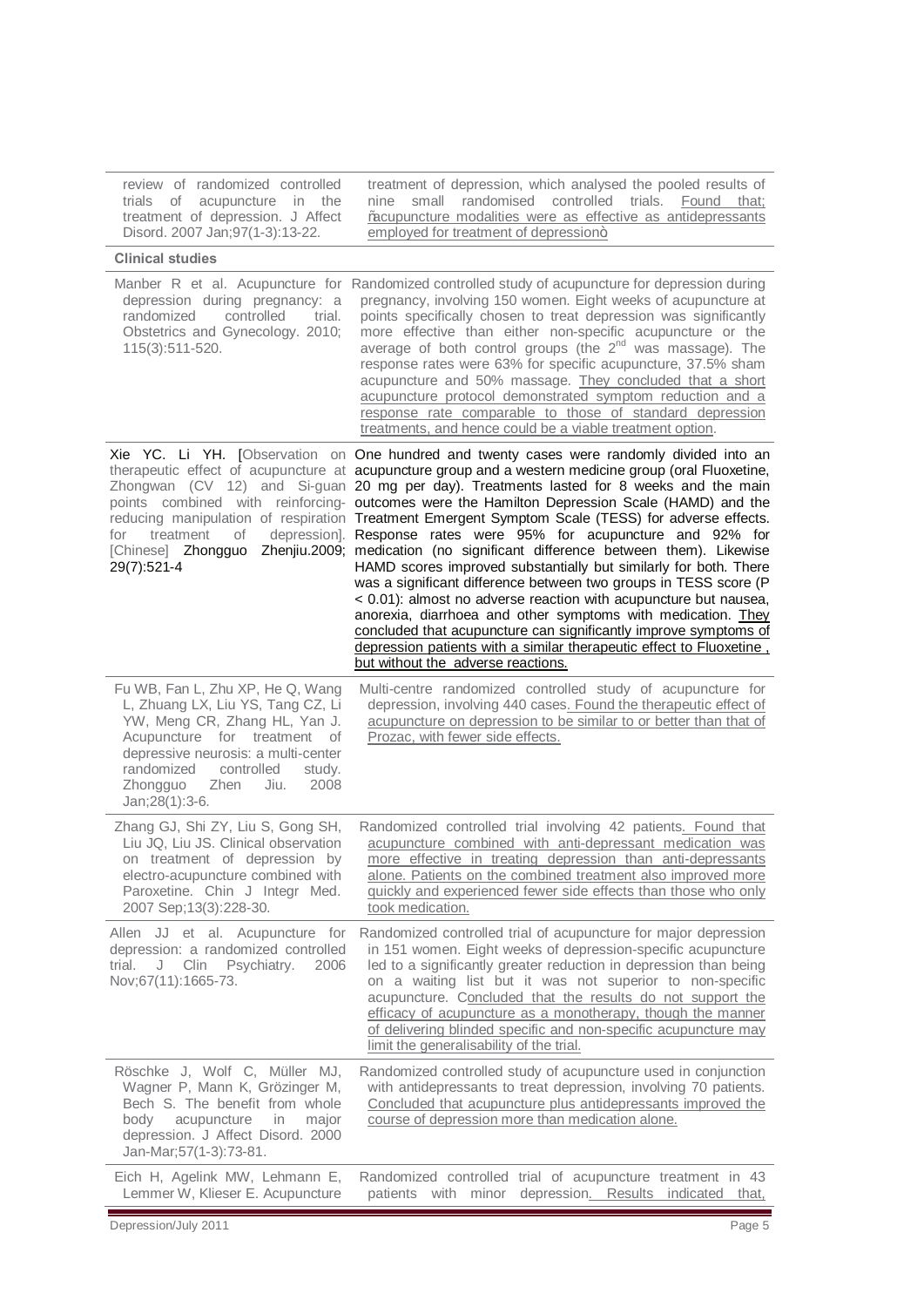in patients with minor depressive episodes and generalized anxiety. Results of an experimental study. Fortschr Neurol Psychiatr. 2000 Mar;68(3):137-44.

#### **Physiology studies (human and animal)**

[Hui KK](http://www.ncbi.nlm.nih.gov/pubmed?term=%22Hui%20KK%22%5BAuthor%5D) et al. Acupuncture, the limbic<br>system, and the anticorrelated the anticorrelated<br>the brain. Auton networks of the brain. Auton Neurosci. 2010 Oct 28;157(1-2):81-  $9<sub>0</sub>$ Studies have shown that acupuncture stimulation, when associated with sensations comprising deqi, evokes deactivation of a limbic-paralimbic-neocortical network, as well as activation of somatosensory brain regions. These networks closely match the default mode network and the anti-correlated task-positive network. The effect of acupuncture on the brain is integrated at multiple levels, down to the brainstem and cerebellum and appears to go beyond either simple placebo or somatosensory needling effects. Needling needs to be done carefully, as very strong or painful sensations can attenuate or even reverse the desired effects. Their results suggest that acupuncture mobilizes the functionally anti-correlated networks of the brain to mediate its actions, and that the effect is dependent on the psychophysical response. They discuss potential clinical application to disease states including chronic pain, major depression, schizophrenia, autism, and Alzheimer's disease. Wang XJ, Wang LL. [A mechanism of endogenous opioid peptides for rapid onset of acupuncture effect in treatment of depression.] Zhong Xi Yi Jie He Xue Bao. 2010 Nov 15;8(11):1014-1017. Clinical and experimental studies show that the onset of effect of acupuncture on depression is more rapid than SSRI antidepressants. The onset time for both depression and various pains is a week or so, and the main pathway in both is through endogenous opioids. Kim H et al. [The effects of](http://ovidsp.tx.ovid.com/sp-3.2.2/ovidweb.cgi?&S=IJNPFPOBNJDDLHOINCDLDDMCOOCMAA00&Complete+Reference=S.sh.44%7c129%7c1)  [acupuncture stimulation at PC6](http://ovidsp.tx.ovid.com/sp-3.2.2/ovidweb.cgi?&S=IJNPFPOBNJDDLHOINCDLDDMCOOCMAA00&Complete+Reference=S.sh.44%7c129%7c1)  [\(Neiguan\) on chronic mild stress](http://ovidsp.tx.ovid.com/sp-3.2.2/ovidweb.cgi?&S=IJNPFPOBNJDDLHOINCDLDDMCOOCMAA00&Complete+Reference=S.sh.44%7c129%7c1)[induced biochemical and behavioral](http://ovidsp.tx.ovid.com/sp-3.2.2/ovidweb.cgi?&S=IJNPFPOBNJDDLHOINCDLDDMCOOCMAA00&Complete+Reference=S.sh.44%7c129%7c1)  [responses.](http://ovidsp.tx.ovid.com/sp-3.2.2/ovidweb.cgi?&S=IJNPFPOBNJDDLHOINCDLDDMCOOCMAA00&Complete+Reference=S.sh.44%7c129%7c1) Neuroscience Letters. 2009; 460 (1) (pp 56-60) The effects of acupuncture on the behavioral responses induced by chronic mild stress (CMS) were evaluated in rats by using a maze and a sucrose intake test. C-fos expression in the brain was examined by immunohistochemistry. Acupuncture stimulation at point P6 (3 min) (but not at point SJ5) reversed stress-induced behavioural changes and significantly attenuated c-fos expression in the hypothalamus, suggesting that acupuncture has a therapeutic effect on chronic stress-related diseases such as depression and anxiety. Broyd SJ et al. Default-mode brain dysfunction in mental disorders: A<br>systematic review. Neurosci systematic Biobehav Rev. 2008 Sep 9. Systematic review of the role of the default mode network in the pathophysiology of mental disorders including anxiety and depression. Dhond RP, Yeh C, Park K, Kettner N, Napadow V. Acupuncture<br>modulates resting state modulates resting state connectivity in default and sensorimotor brain networks. Pain. 2008 Jun;136(3):407-18. Experimental fMRI study of brain activity before and after acupuncture. Found that verum acupuncture had a persistent effect on the connectivity of different brain areas during its resting-state. Acupuncture increased the extent of regions of the brain active at rest (the  $\pm$  efault mode networkg to include areas involved with pain, emotion and memory. Zhao ZQ, Neural mechanism underlying acupuncture analgesia. Prog Neurobiol. 2008 Aug;85(4):355-75. Review of evidence for neural mechanisms underlying acupuncture analgesia and its ability to treat chronic pain. Pohl A, Nordin C. Clinical and biochemical observations during treatment of depression with electroacupuncture: a pilot study. Hum Psychopharmacol. 2002 Pilot study of electroacupuncture for major depression. Found a decrease of neuropeptide Y in plasma during treatment.

compared with placebo treatment, acupuncture leads to a significant clinical improvement in depression as well as a

marked reduction in anxiety symptoms.

Depression/July 2011 Page 6